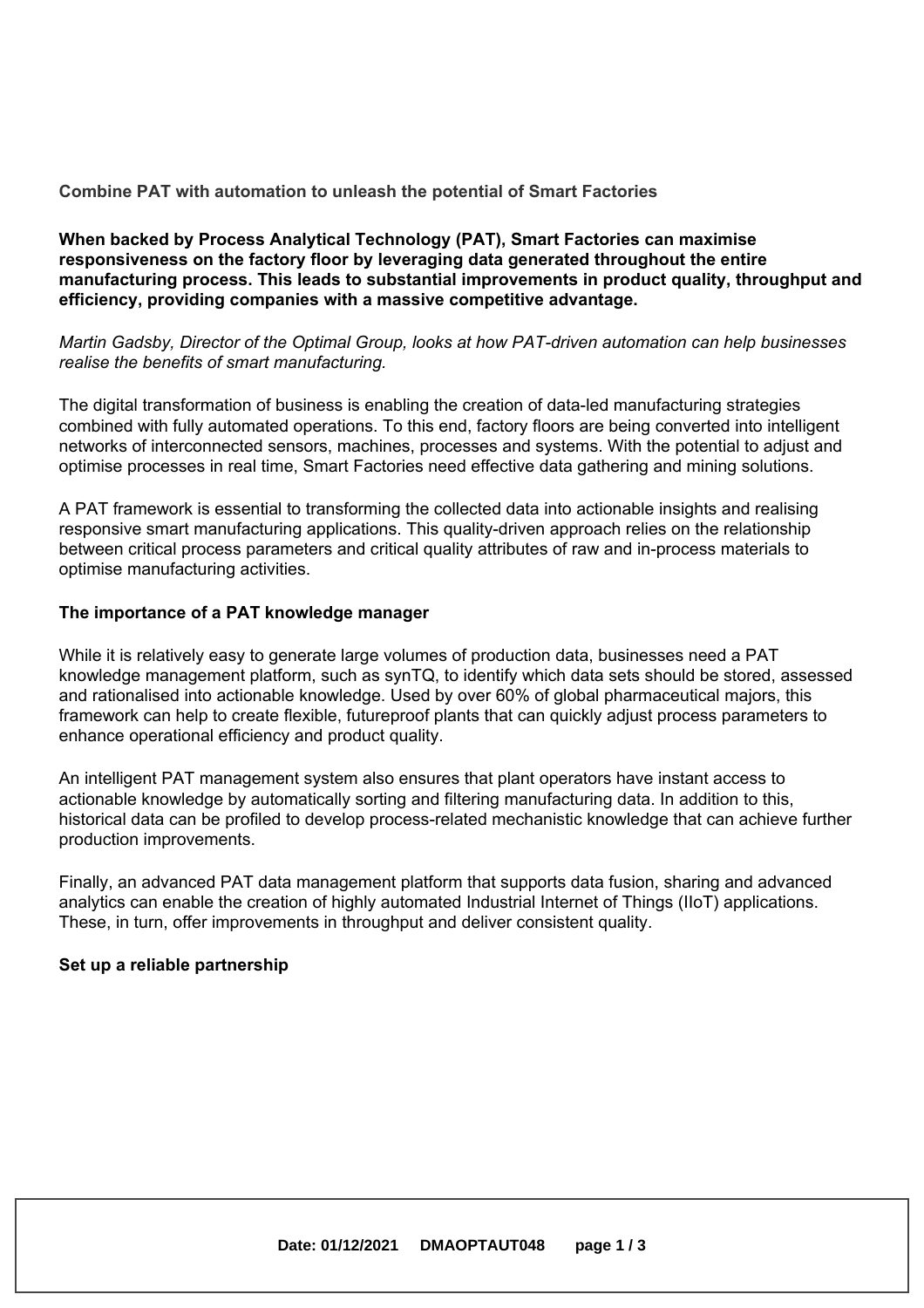To create effective Smart Factories and reap the benefits of real-time process control and monitoring, manufacturers should partner with an experienced automation specialist. The Optimal Group – Optimal Industrial Automation together with Optimal Industrial Technologies – has been delivering automation and PAT-driven automation systems to enhance the competitiveness of businesses for over 30 years. In particular, the company specialises in integrating the PAT knowledge management system, synTQ, within its advanced automated solutions.

By collaborating with an integrator that can deliver PAT-driven automation systems, manufacturers can minimise production costs, material and energy usage, increase throughput and improve product quality.

**Image captions:** PAT-driven automation can help businesses succeed in smart manufacturing strategies by delivering data-driven actionable insight into production processes.

# **About Optimal Industrial Automation (OIA)**

Optimal Industrial Automation has more than 30 years' experience building, integrating and optimising manufacturing automation systems for challenging and highly regulated industries. Projects are typically for the pharmaceutical, life science, chemical, aerospace, green energy, food & beverage and other highvalue process sectors.

The company's primary aim is to deliver measurable reductions in production costs, while finding substantial improvements in productivity, product quality and business sustainability. Part of its capability in achieving this aim is experience in the implementation of Optimal's print and inspect system product synTI®, plus sister company Optimal Industrial Technologies' leading PAT based process management software platform synTQ.

The company employs <sup>a</sup> large technical team qualified in software, electrical, electronic, vision and control hardware disciplines. The team has built and developed individual machines and process skids to meet regulations such as FDA 21 CFR Part 210/211 - Pharmaceutical Industry GMPs, and FDA 21 CFR Part 11 – Electronic Records and Signatures. It is also ISO accredited and has years of experience working within GAMP guidelines.

The image(s) distributed with this press release may only be used to accompany this copy, and are subject to copyright. Please contact DMA Europa if you wish to license the image for further use.